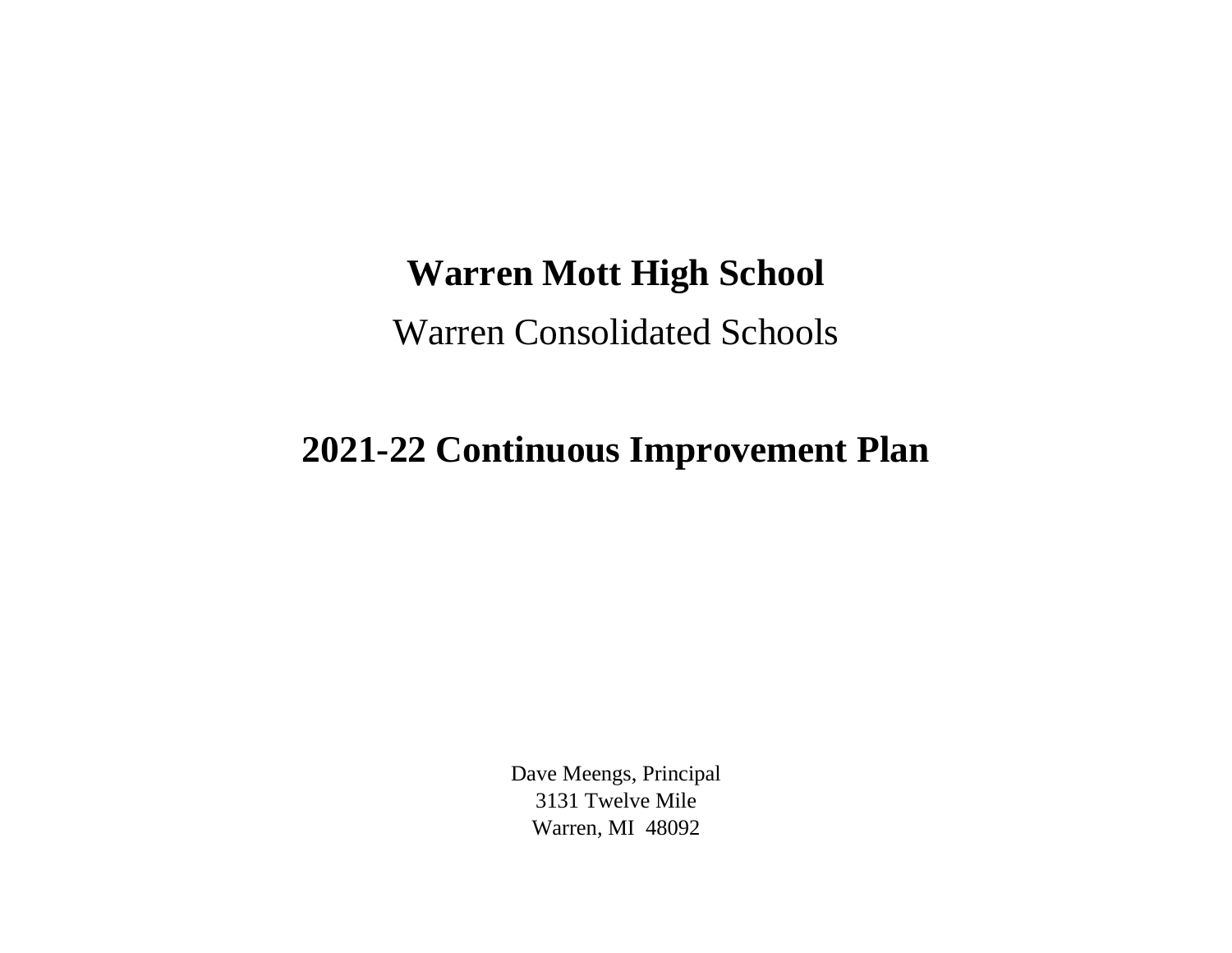**Using your building's data story and equity reflection, review your current improvement plan. Does this new information on equity lead to adjusting or adding any additional strategies or activities to your improvement plan? Indicate your goals below and any revisions for 2021-2022.**

| Goal 1                                                                        |                                                                                                                                                                                                                                                                                                                                                                                                                                                                                                                                      |
|-------------------------------------------------------------------------------|--------------------------------------------------------------------------------------------------------------------------------------------------------------------------------------------------------------------------------------------------------------------------------------------------------------------------------------------------------------------------------------------------------------------------------------------------------------------------------------------------------------------------------------|
| <b>SMART Goal Language</b>                                                    | Our students needed a structured initiative to accelerate their development and close the achievement gap. It is the<br>measurable objective that all students across subgroups (students with disabilities, English language learners, gender,<br>racial/ethnic groups) will improve reading/mathematics scores as measured by the NWEA.                                                                                                                                                                                            |
| <b>Continuation Goal</b><br>(Yes or No)                                       | Yes                                                                                                                                                                                                                                                                                                                                                                                                                                                                                                                                  |
| <b>Additional Strategies</b>                                                  | 1. EL coaching is a strategy designed to differentiate instruction and engage all learners at their individual<br>reading/mathematics levels, constantly challenging them to improve their skills.<br>2.Strategy implementation will be monitored quarterly using teacher commitment form.<br>3. Implementation will be monitored via lesson/log collection and walkthroughs.<br>4. Evaluation will be completed using NWEA reading/mathematics, EL LAS coaching evidence, and completing the<br><b>MDE Program Evaluation Tool.</b> |
| <b>Additional Activities</b>                                                  | Supplemental coaching and EL instruction<br>Close and critical reading<br>SAT practice<br>3.                                                                                                                                                                                                                                                                                                                                                                                                                                         |
| <b>Title I Funding Source</b><br><b>Update (must match Title</b><br>I budget) | N/A                                                                                                                                                                                                                                                                                                                                                                                                                                                                                                                                  |
| <b>Other Funding Sources</b><br><b>Update</b>                                 | N/A                                                                                                                                                                                                                                                                                                                                                                                                                                                                                                                                  |